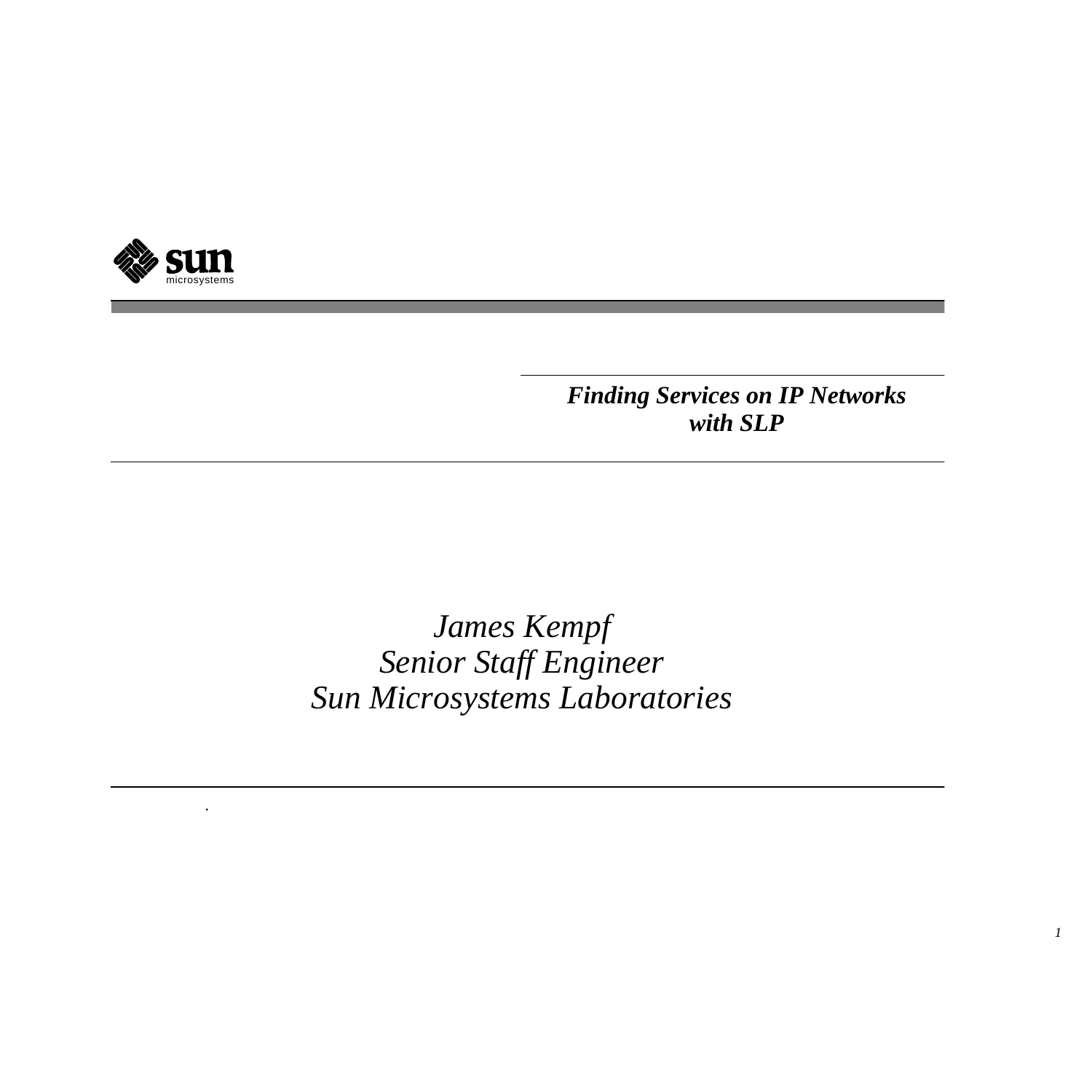- **• Service Location Protocol is a new IETF standards track protocol for discovering services on IP intranets.**
- **• A** *service* **is any network accessible hardware device or software server.**
	- **• Examples: printers, file servers, video cameras, HTTP servers, etc.**
- **•** *Discovery* **is the process by which potential clients of the service obtain enough information to access the service.**
- **• Replaces or supplements proprietary service discovery protocols such as:**
	- **• Appletalk NDS**
	- **• NetWare SAP**
	- **• Microsoft CIFS Browsing Protocol.**

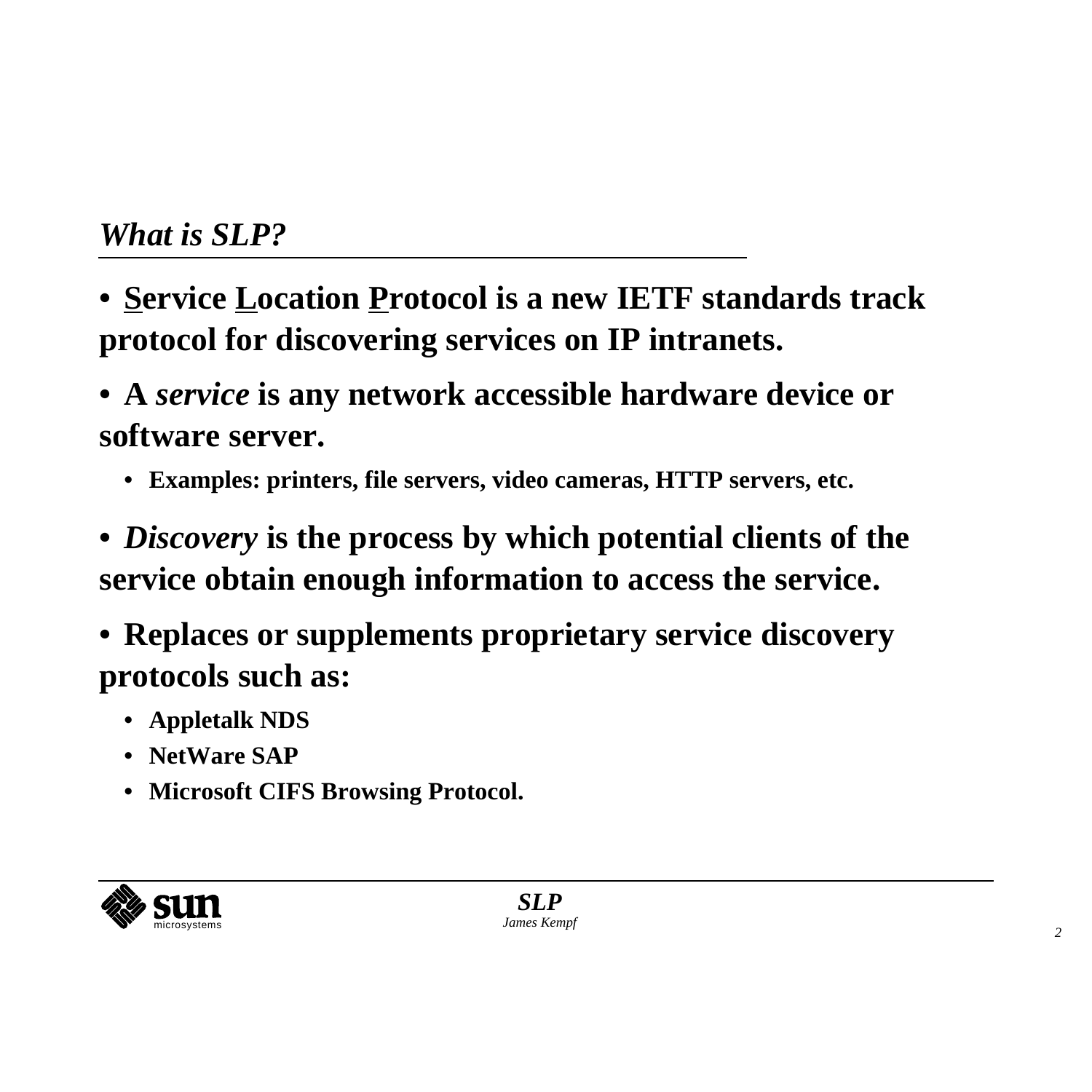- **• Clients find services by type and desired attributes rather than by name.**
- **• Services can be organized into administrative, logical, or physical groupings called scopes.**
	- **• Scopes provide upward scalability.**
- **• No preconfiguration needed for bootstrapping.**
	- **• SLP has been designated a boostrapping protocol by the IETF.**
- **• Operates in the absence of a directory server.**
- **• Object-based security using public key cryptography assures that discovered information came from a secure server.**

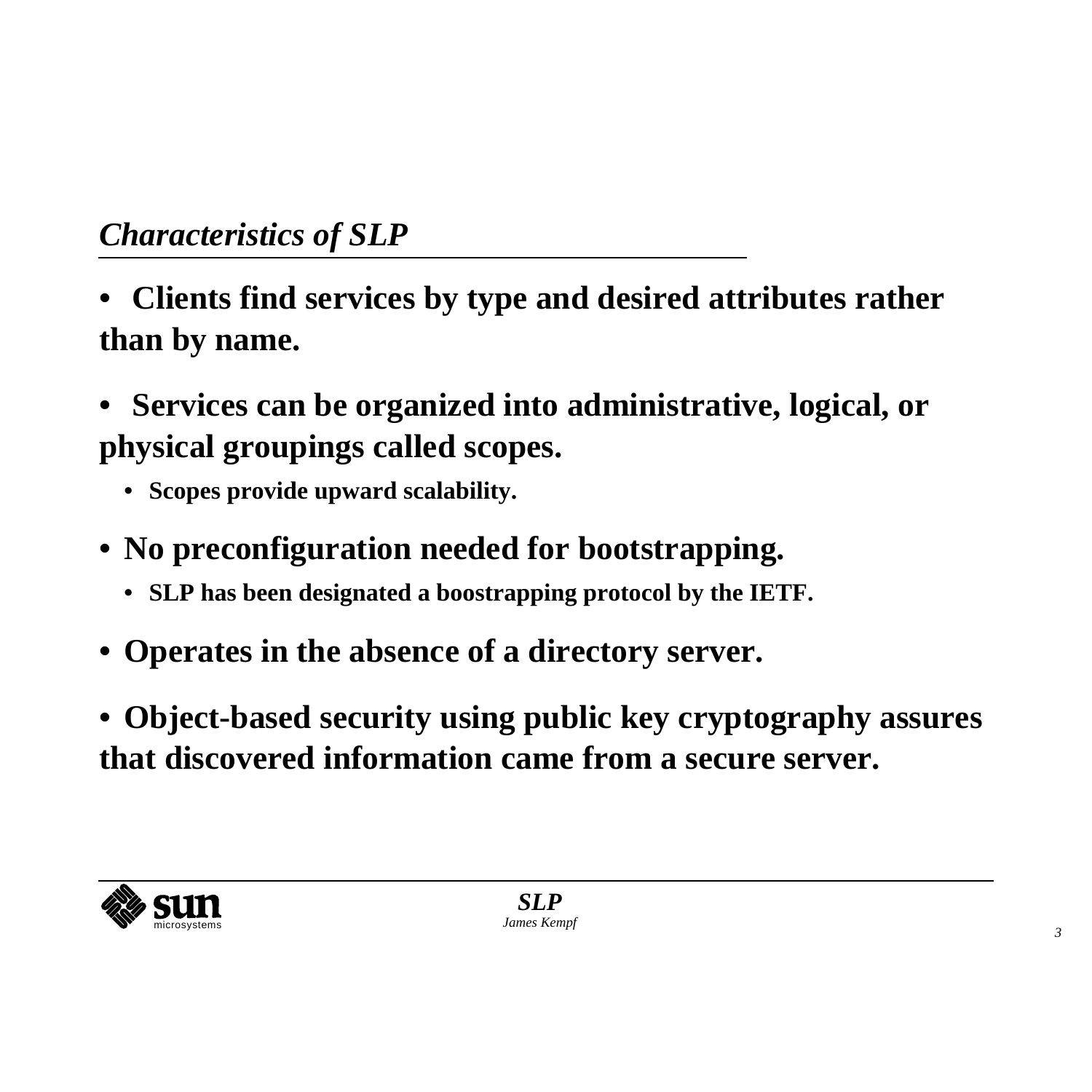- **•** *Service Agents* **(SAs) advertise services on behalf of a client offering them.**
- **•** *User Agents* **(UAs) look for services on behalf of a client requiring them.**
- **•** *Directory Agents* **(DAs) act as a cache of service advertisements, reducing multicast network traffic in large installations.**
- **• UAs communicate requests to SAs via IP multicast.**
- **• UAs communicate requests to DAs via TCP or UDP.**
- **• SAs communicate requests to DAs via TCP or UDP.**

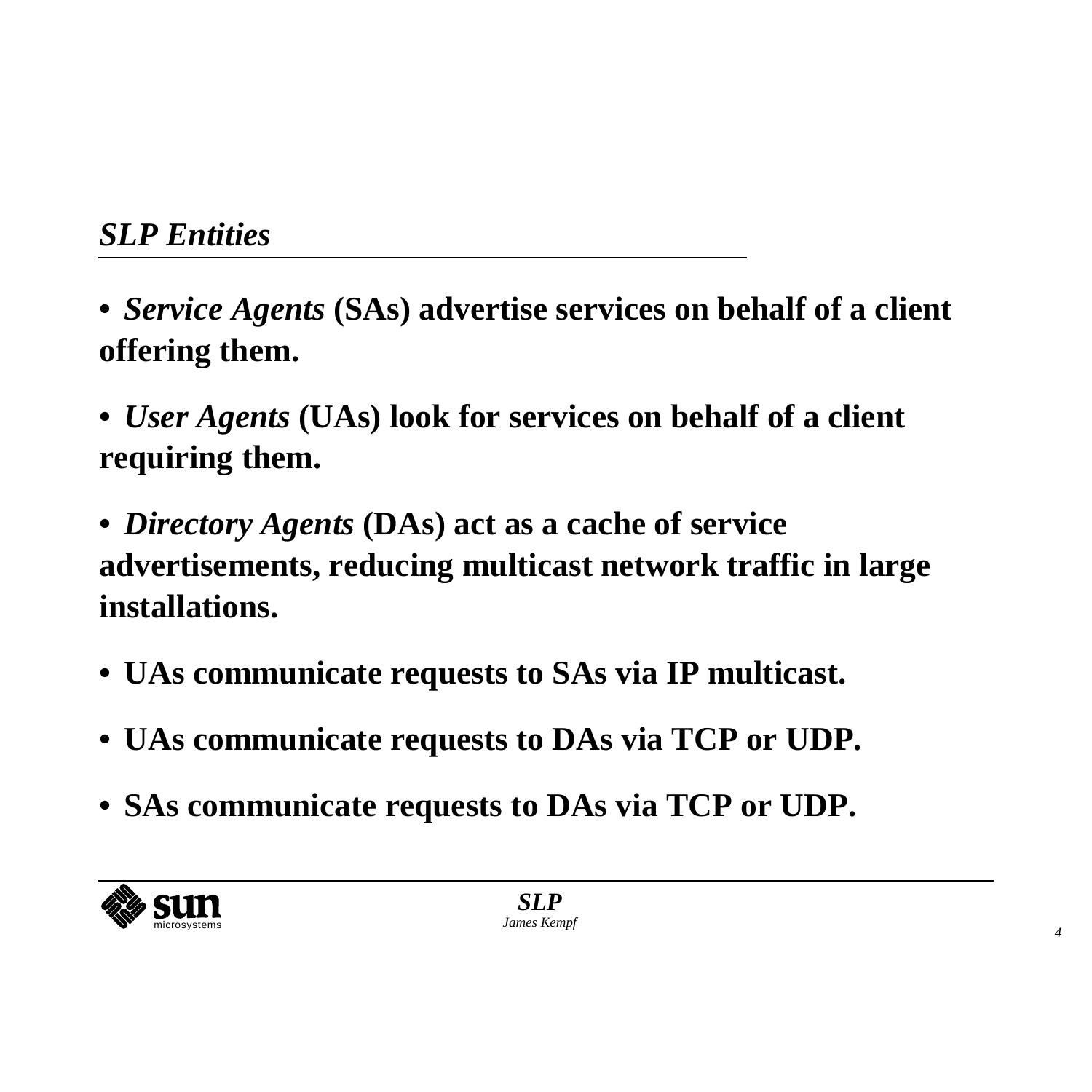### *SLP Architecture*



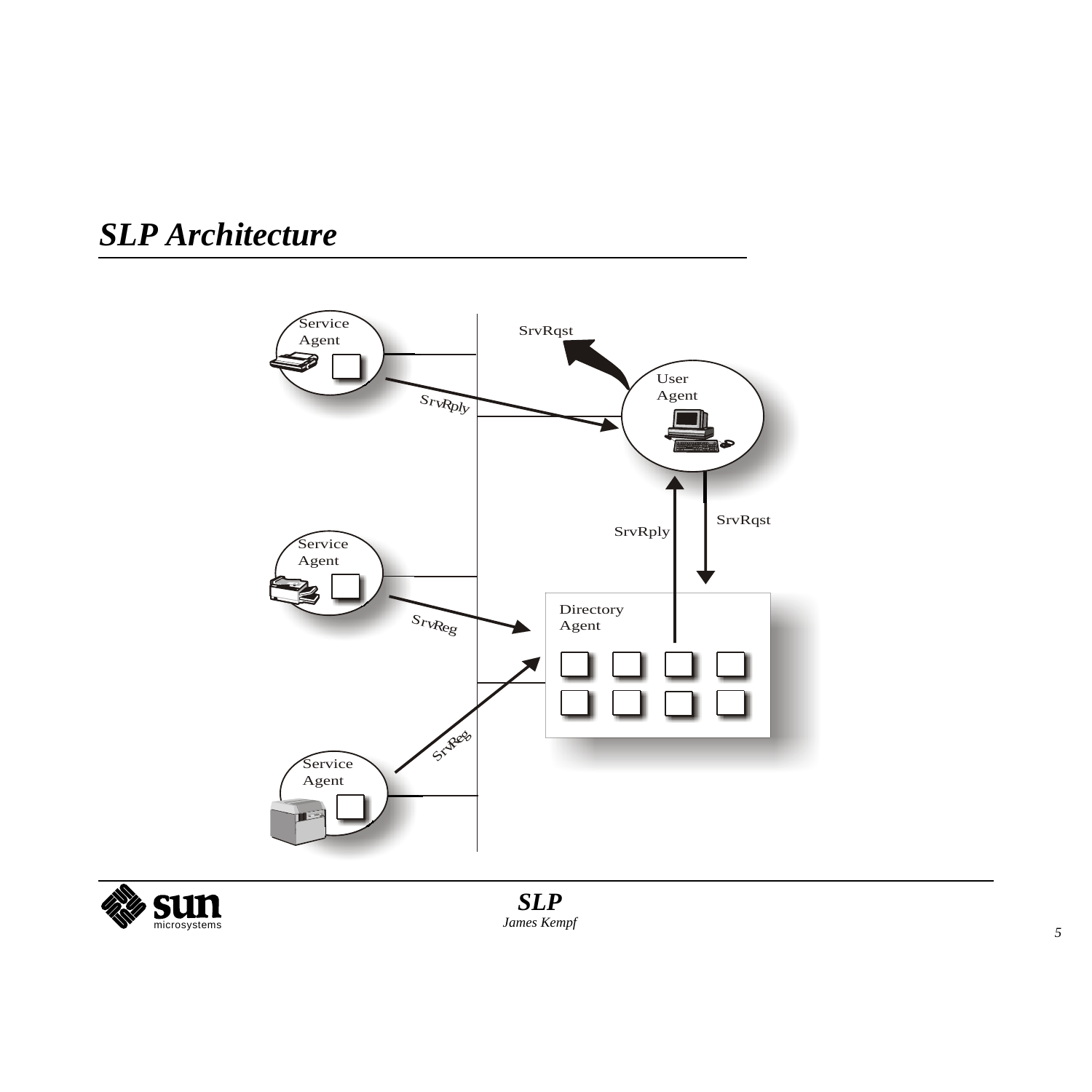- **• SAs register service advertisements with DAs using SrvReg or manage the advertisements themselves if no DA.**
- **• A service advertisement in SLP consists of the following components:**
	- **• A service URL, including the service type, and an advertisement lifetime.**
	- **• A collection of attributes.**
- **• The advertisement is characterized by** *service type***.**
- **• Service type template documents define service types.**
	- **• Templates include definitions of attributes and the service URL syntax.**
- **• Templates can be registered with IANA for maximum interoperability.**

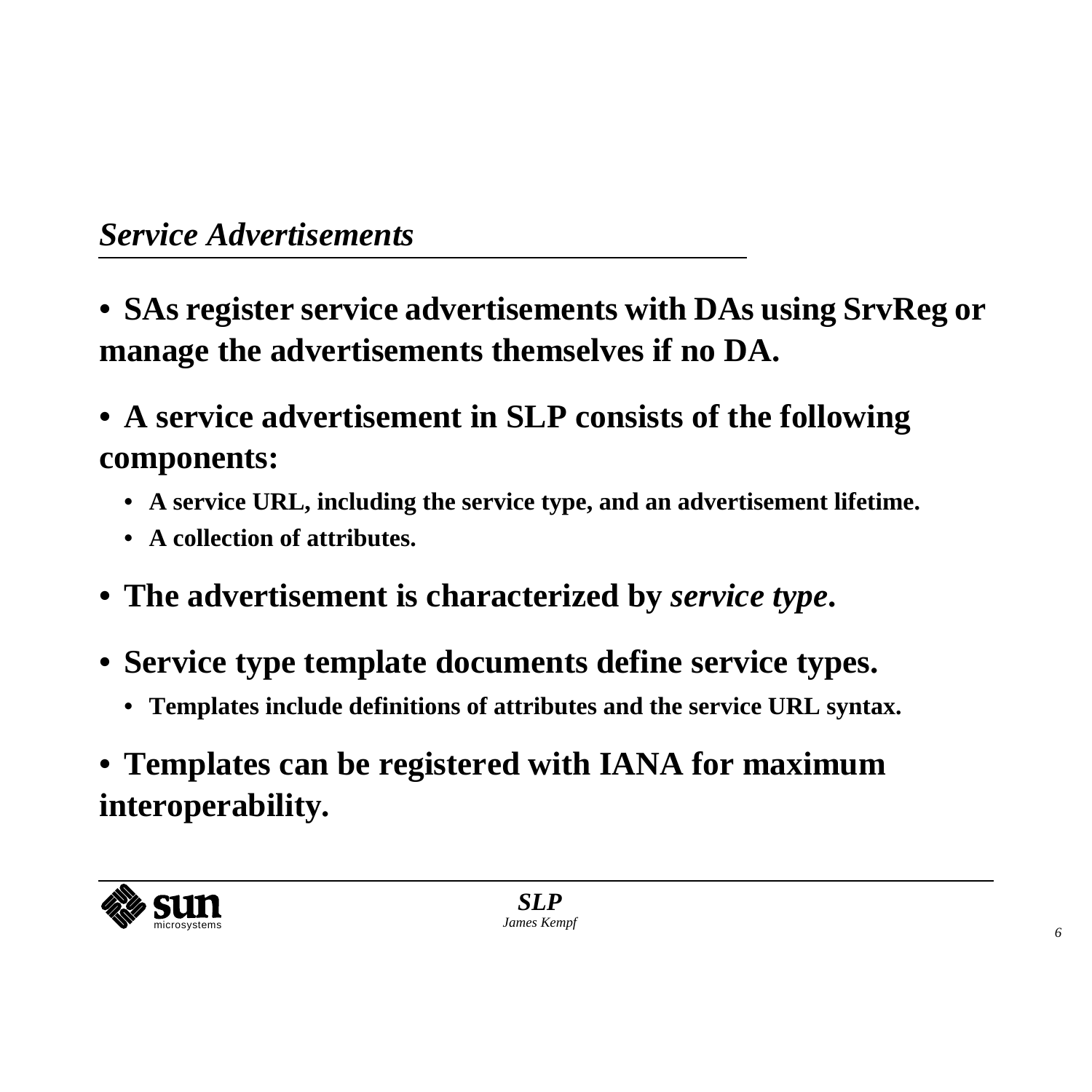#### *Service Types*

- **• Three kinds of service types:**
	- **• Protocol types name corresponds to networking protocol.**
		- **• Example: service:ldap**
	- **• Abstract types name corresponds to a common function shared by several protocols (SLPv2 only).**
		- **• Examples: service:printing:lpr, service:printing:ipp**
	- $\,$  URL scheme types name corresponds to a standard URL scheme (SLPv2 only).
		- **• Example: http**
- **• If the service type is not registered with IANA, an optional naming authority can be included in the type name (protocol and abstract types only).**
	- **• Examples: service:video.sun:mpeg4, service:file-printer.demo**

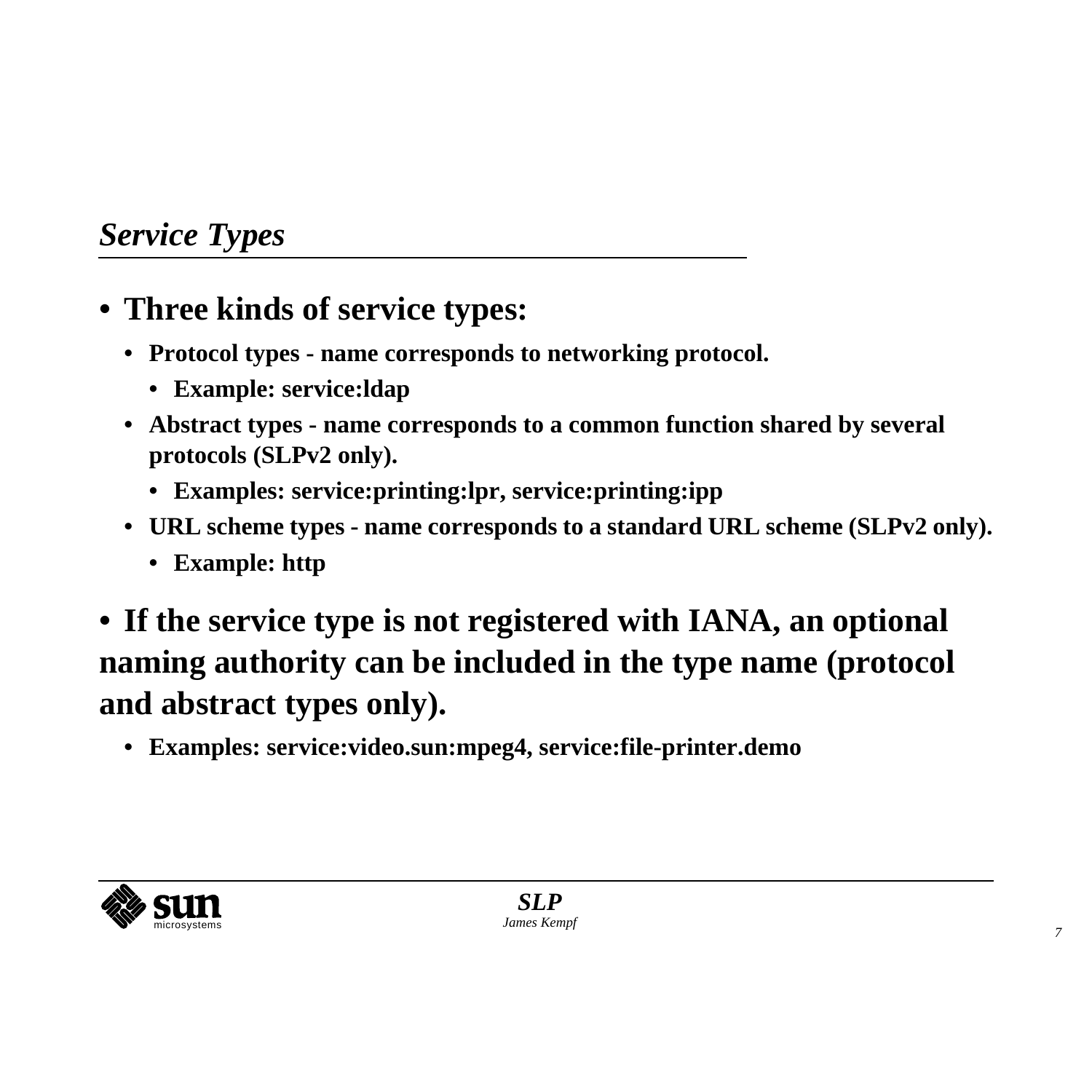**• Service URLs bundle the service type with the service access point and other information needed to access the service.**

# **• Examples:**

**nfs://slag.eng.sun.com/src/slp service:ldap://www.research.sun.com service:printer:lpr://motels.eng.sun.com:4242/MPK15-214 service:sap.novell/ipx/0ffab724:badbaddade44:4242**

- **• A SrvRqst from a UA is answered with a SrvRply containing the service URLs of services whose attributes match the client query.**
- **• Service URLs are registered with a 16 bit positive integer lifetime, which indicates how long the information is valid.**

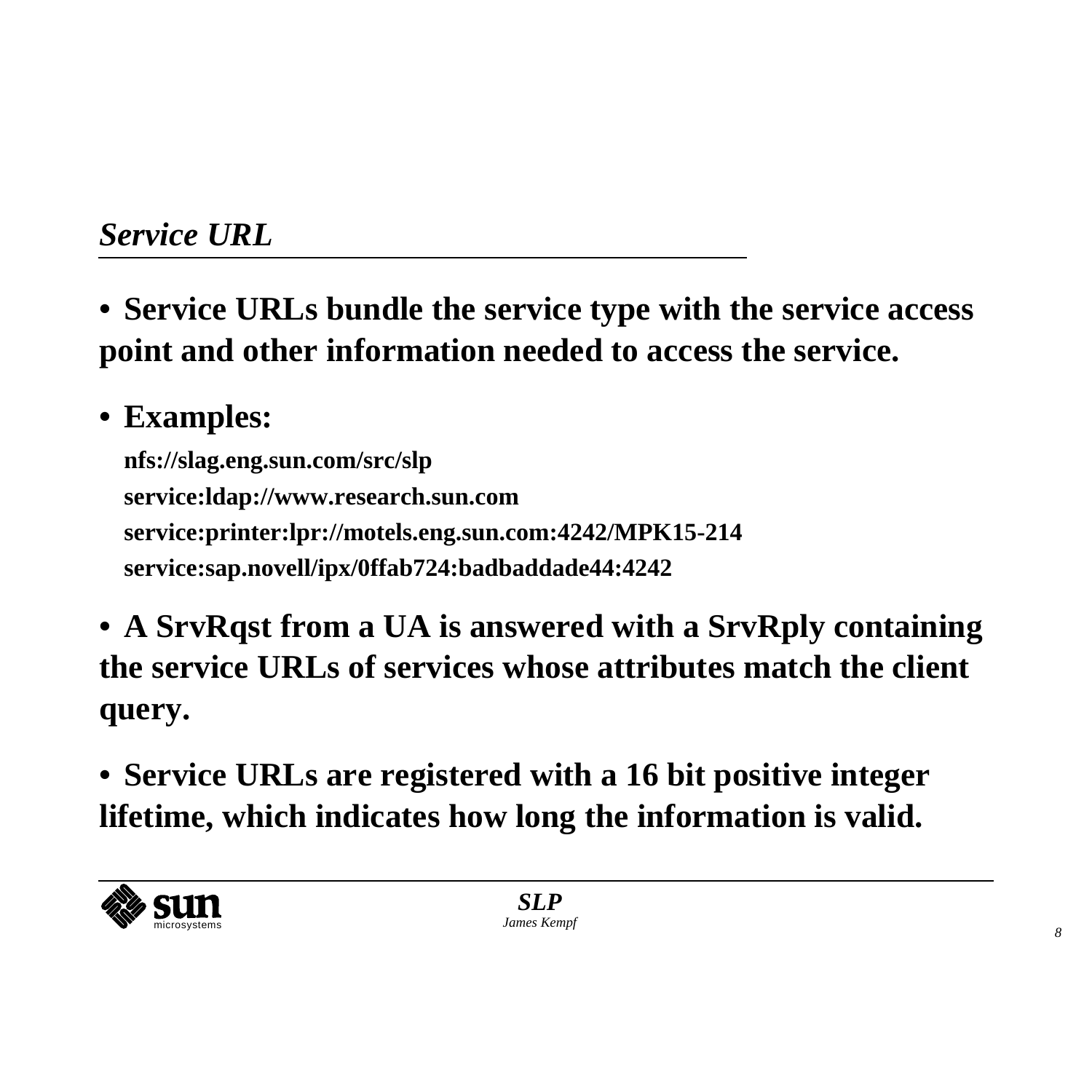- **• Attributes consist of an LDAPv3 compatible tag and zero or more values.**
- **• Attributes having no values are called** *keyword* **attributes.**
- **• Attribute values are transmitted as UTF8 strings but types are determined when the strings are decoded.**
- **• Four attribute types:**
	- **• Integer ranges over signed 32 bit integers. Any number outside that range is a string.**
	- **• Boolean value is "true" or "false" (case insensitive). Single valued only.**
	- **•**String - all valid UTF8 characters. Some characters important to protocol must **be escaped.**
	- Opaques arbitrary sequence of bytes. Transmitted as UTF8 strings in escaped **format.**

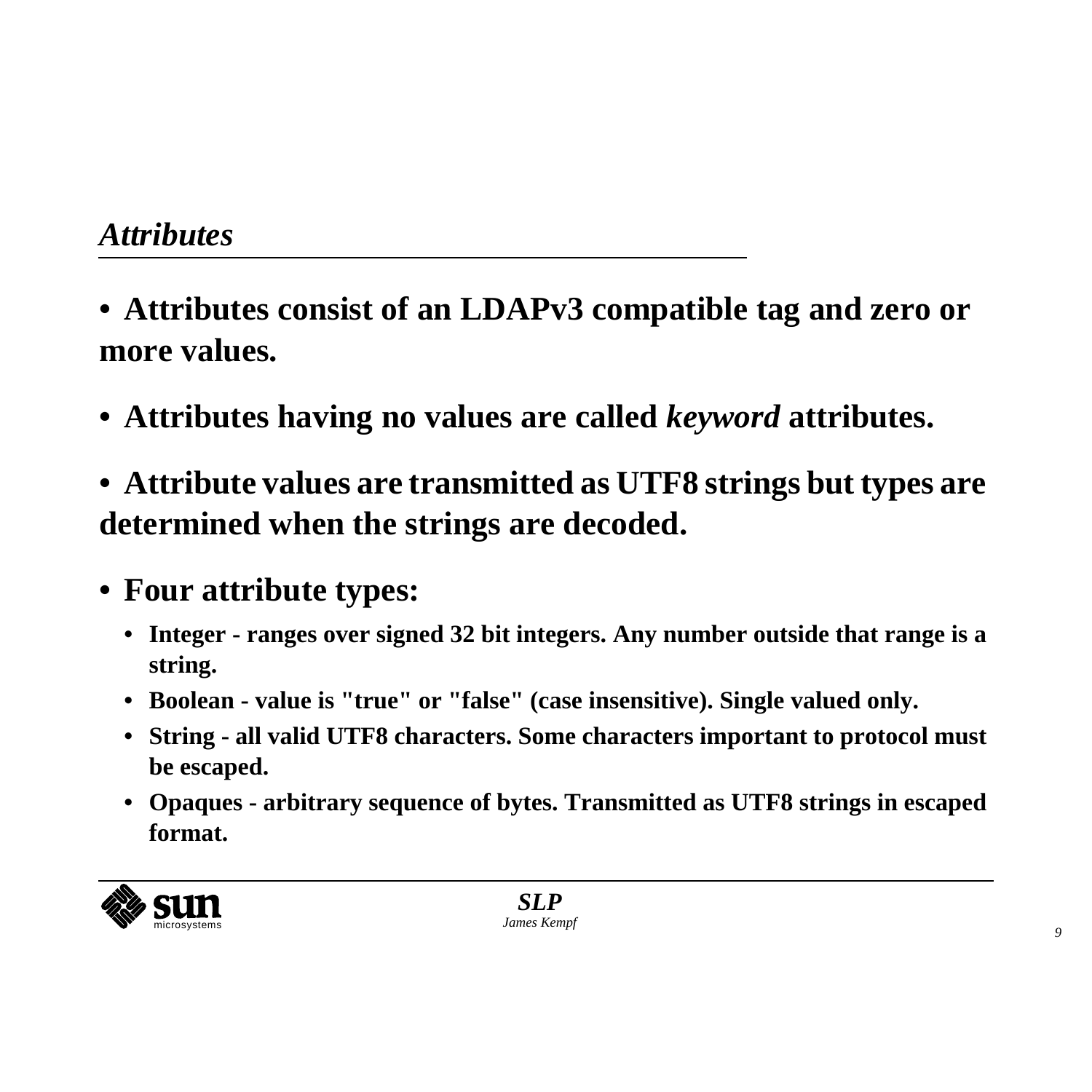#### *Service Requests*

- **• Service requests consist of:**
	- **• A service type**
	- **• The scopes in which the service should appear.**
	- **• A query consisting of boolean expressions comparing attributes and values.**
- **• Query syntax is base LDAPv3**
	- **• Extensible queries are not supported.**

### **• Example:**

**Service Type - service:printing:lpr Scopes: default,td,mpk15 Query: (&(location-description=TD Fax/Printer Room)(duplex-mode=duplex))**

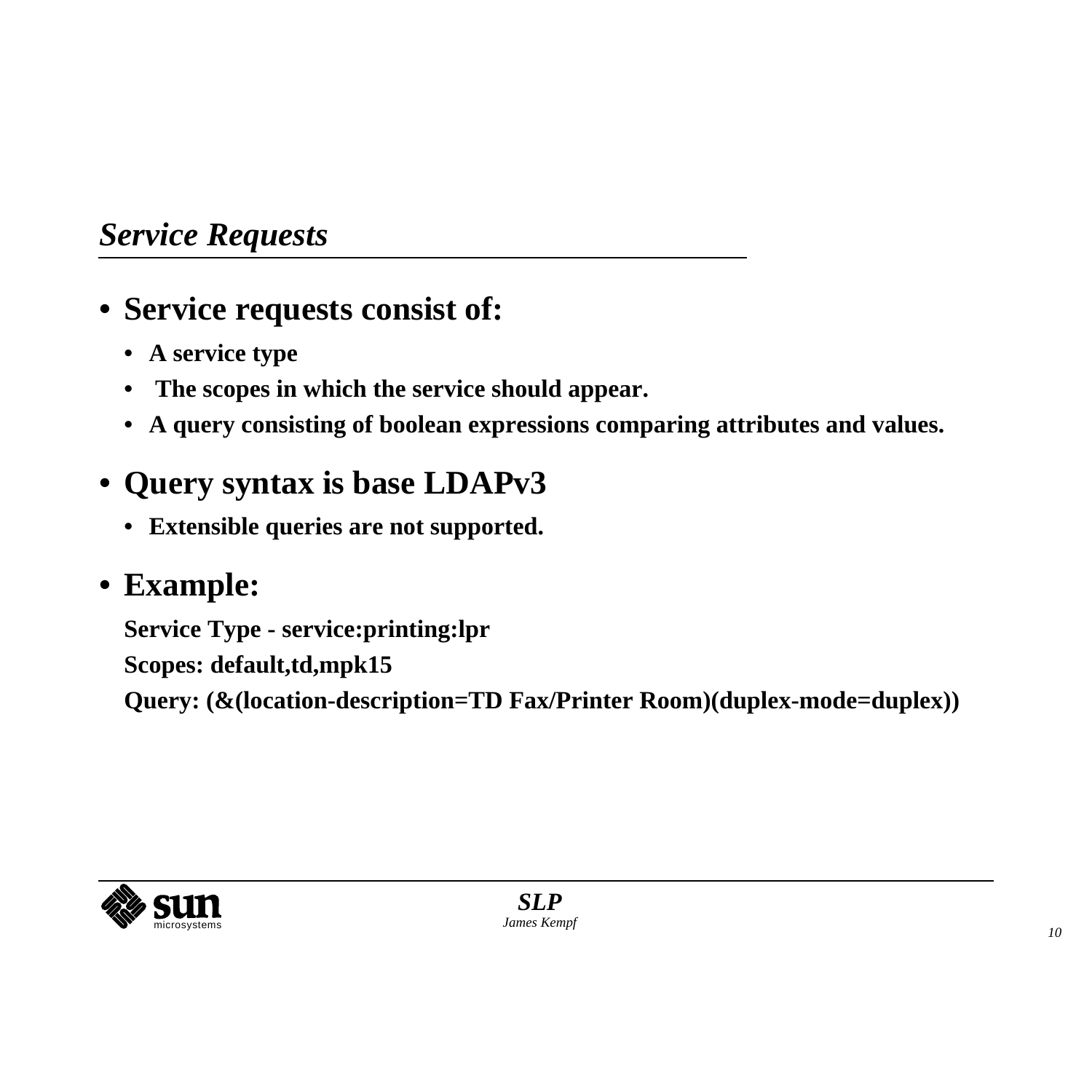- **• SrvReg/fresh updates an advertisement with new attribute information or a new service URL lifetime.**
- **• SrvDereg delete an advertisement.**
- **• SrvDereg/attr - delete some attributes from an advertisement.**
- **• AttrRqst/URL return attribute values for a particular registered URL matching a set of tags.**
- **• AttrRqst/type return all attribute values matching a set of tags for a particular service type.**
- **• SrvTypeRqst - return all service types in <sup>a</sup> particular naming authority or all without regard to naming authority.**

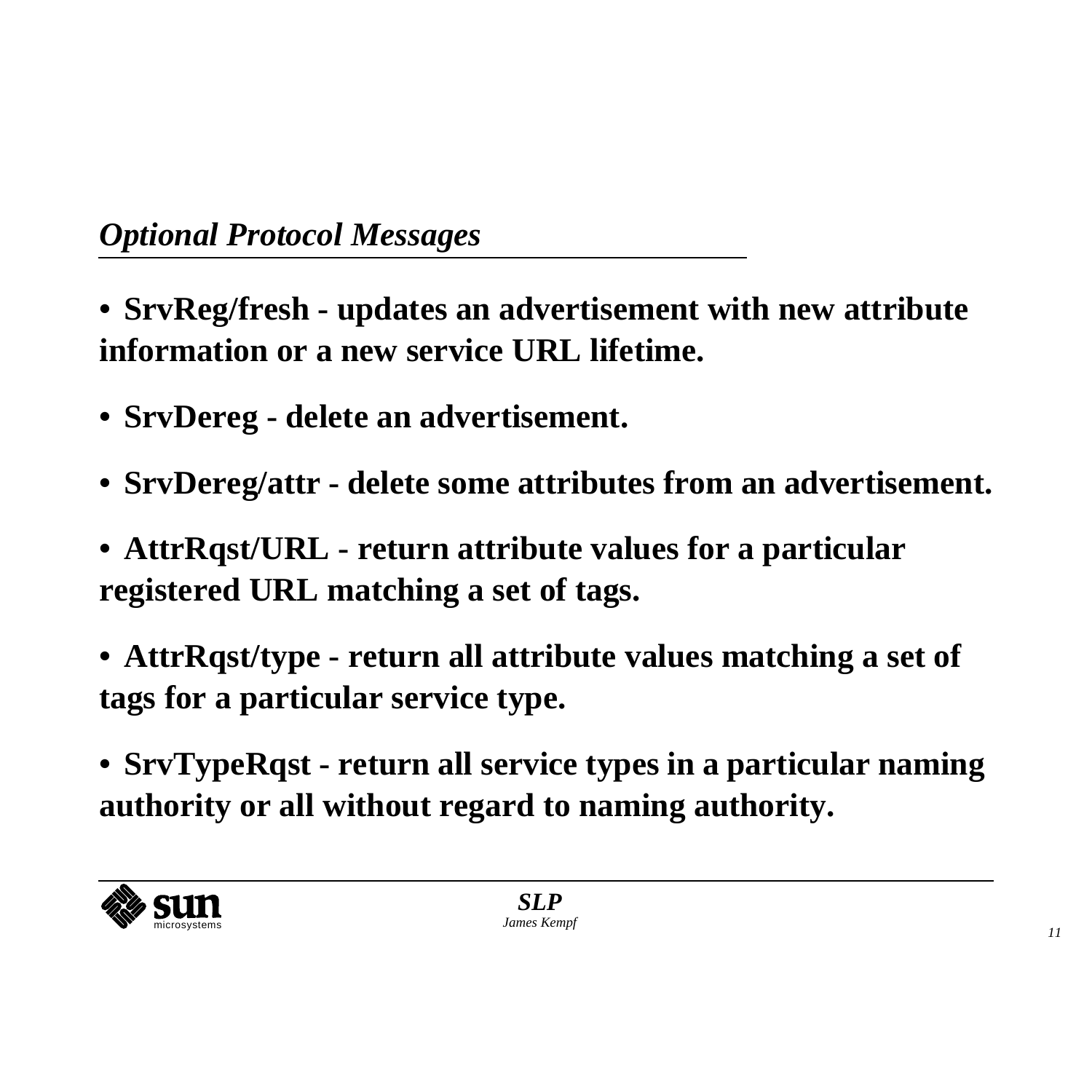#### *How Agents Discover a DA*

- **• Static configuration (discouraged).**
- **• DHCP options 78 and 79.**
- **• Active discovery.**
- **• Passive discovery.**

**If no DAs are discovered, then UAs and SAs use multicast to communicate.**

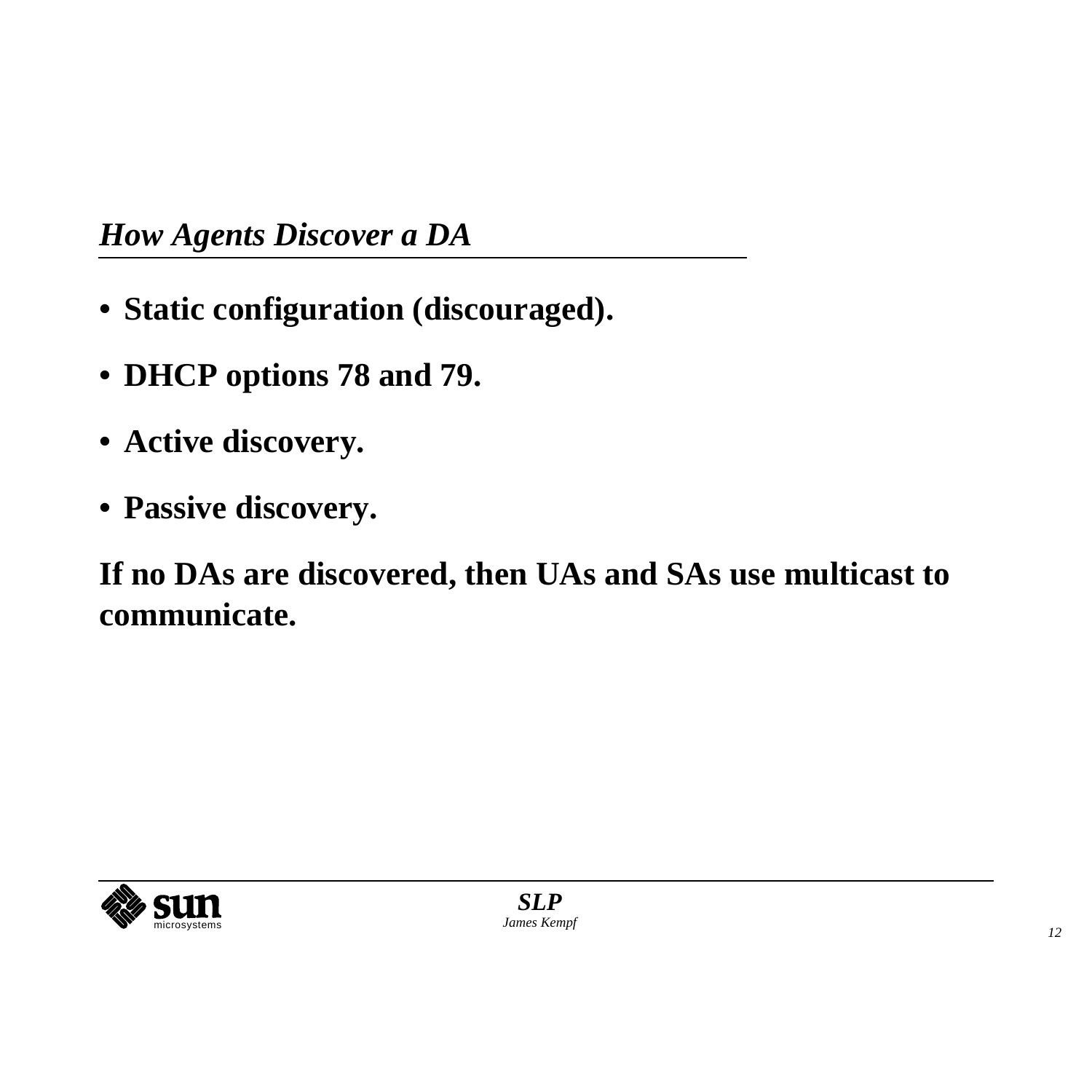- **• When a UA or SA comes up, it multicasts an active DA discovery message.**
- **• An active discovery message is a SrvRqst with service type "directory-agent" and an optional list of scopes required by the client agent.**
- **• Reply from DA is a DAAdvert message with URL for directory agent.**
	- **• Example: service:directory-agent://142.142.42.42**
- **• If no scopes are included in the request, all DAs reply.**
- **• If scopes are included in the request, only DAs supporting those scopes reply.**

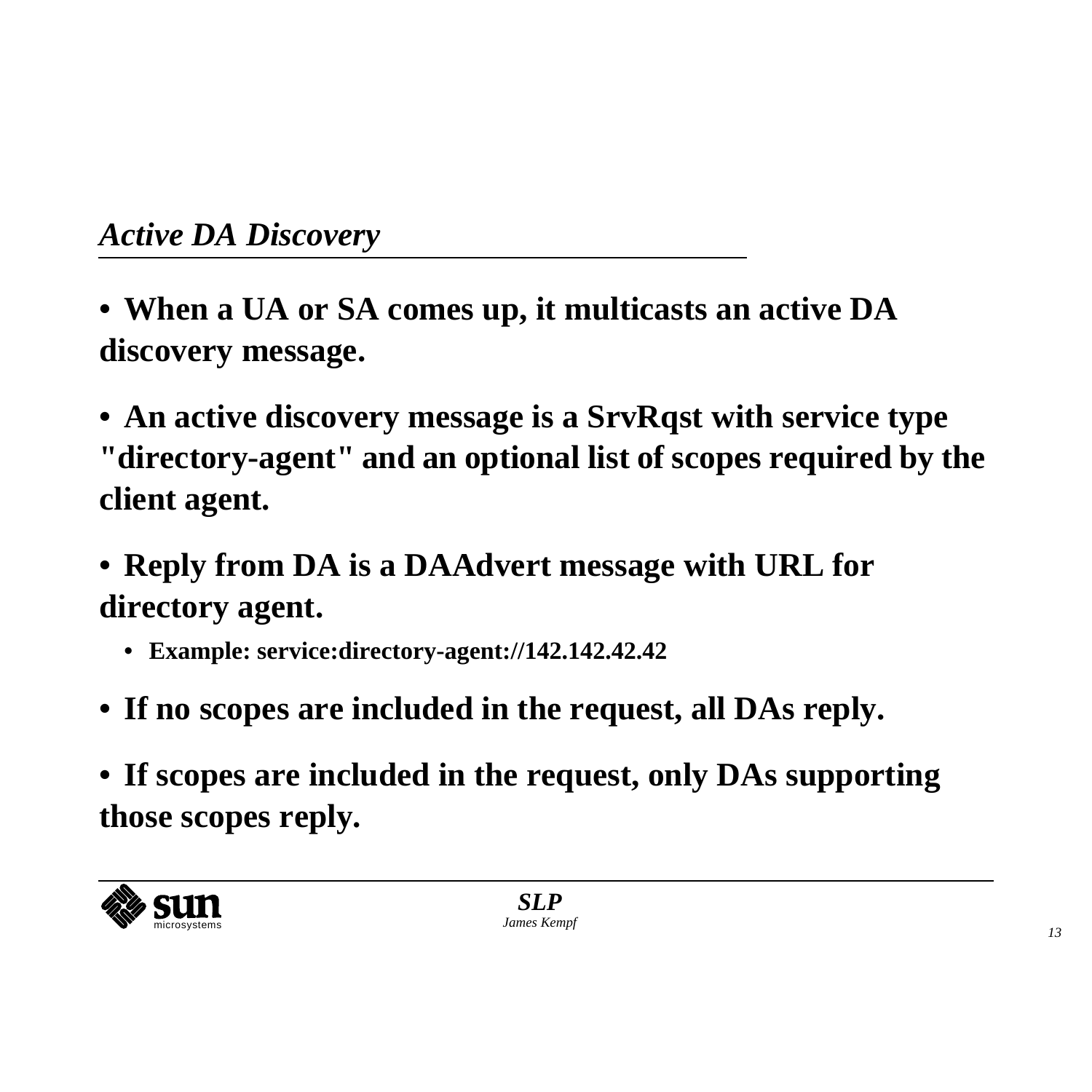- $\bullet\,$  When a DA comes up and periodically after, the DA multicasts **a DAAdvert message.**
	- **• Recommended multicast period is 3 hours to avoid excessive network traffic.**
- **• SAs must and UAs should listen for unsolicited DAAdvert messages on the SLP port (427) and multicast address.**
- $\bullet\,$  When an SA discovers a new DA, it must register all its service **advertisements with the DA if the DA supports the same scopes as the SA.**
- **• UAs may use the new DA if they require services from the scopes that the new DA supports.**

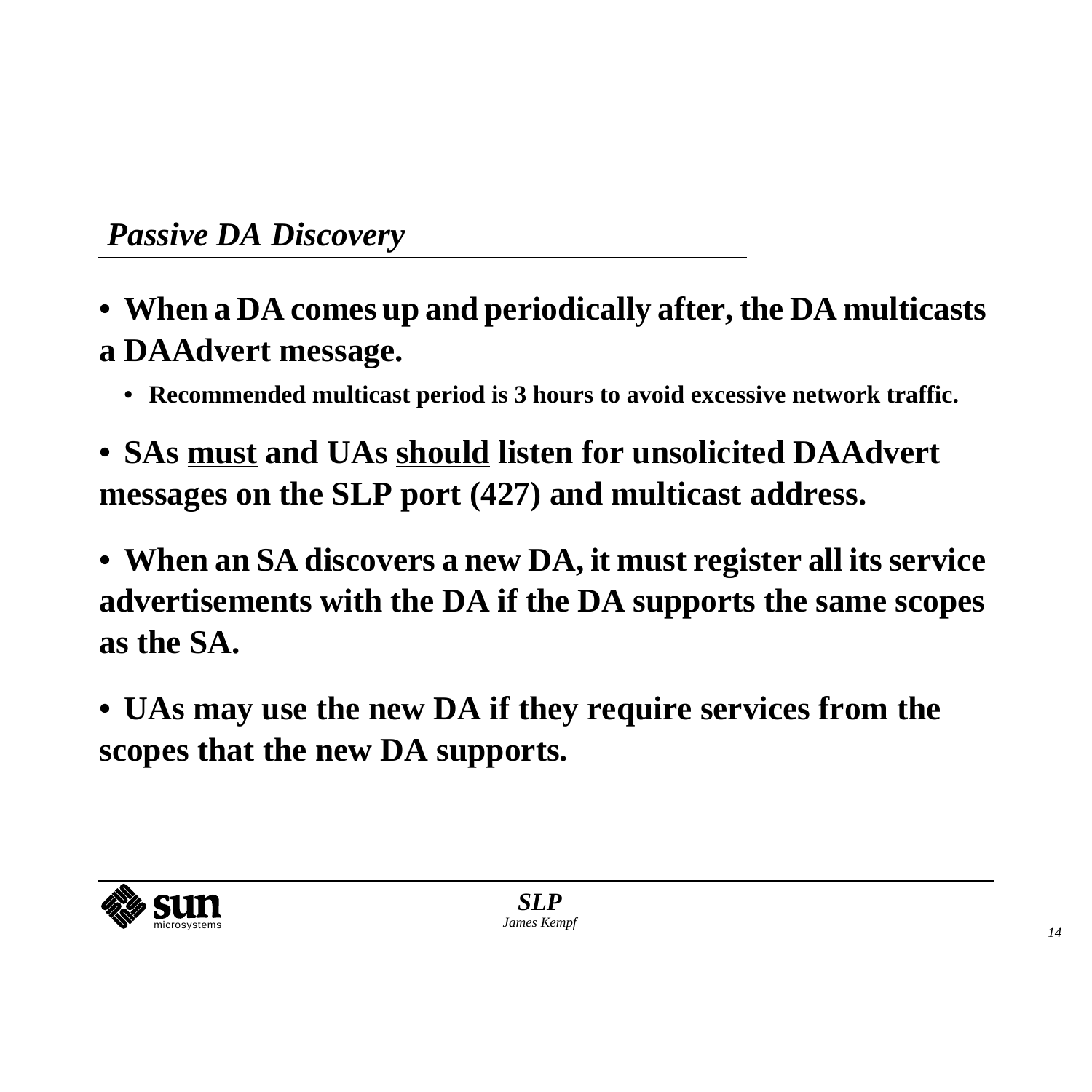## *Scope Configuration*

- **• Initial configuration of scopes requires human intervention.**
- **• Two configurations:**
	- **• User selectable scopes**
	- **• Administrative scopes**
- **• User selectable scopes**
	- **• DAs and also possibly SAs get their scopes from DHCP or static configuration file.**
	- **• UAs and also possibly SAs get their scopes from passive or active DA discovery.**
	- **• Users select scopes in UAs when they want to find something.**
- **• Administrative scopes**
	- **• DAs, UAs, and SAs get their scopes from DHCP or static configuration file.**
	- **• Scope of UA requests is predetermined by administrative fiat.**

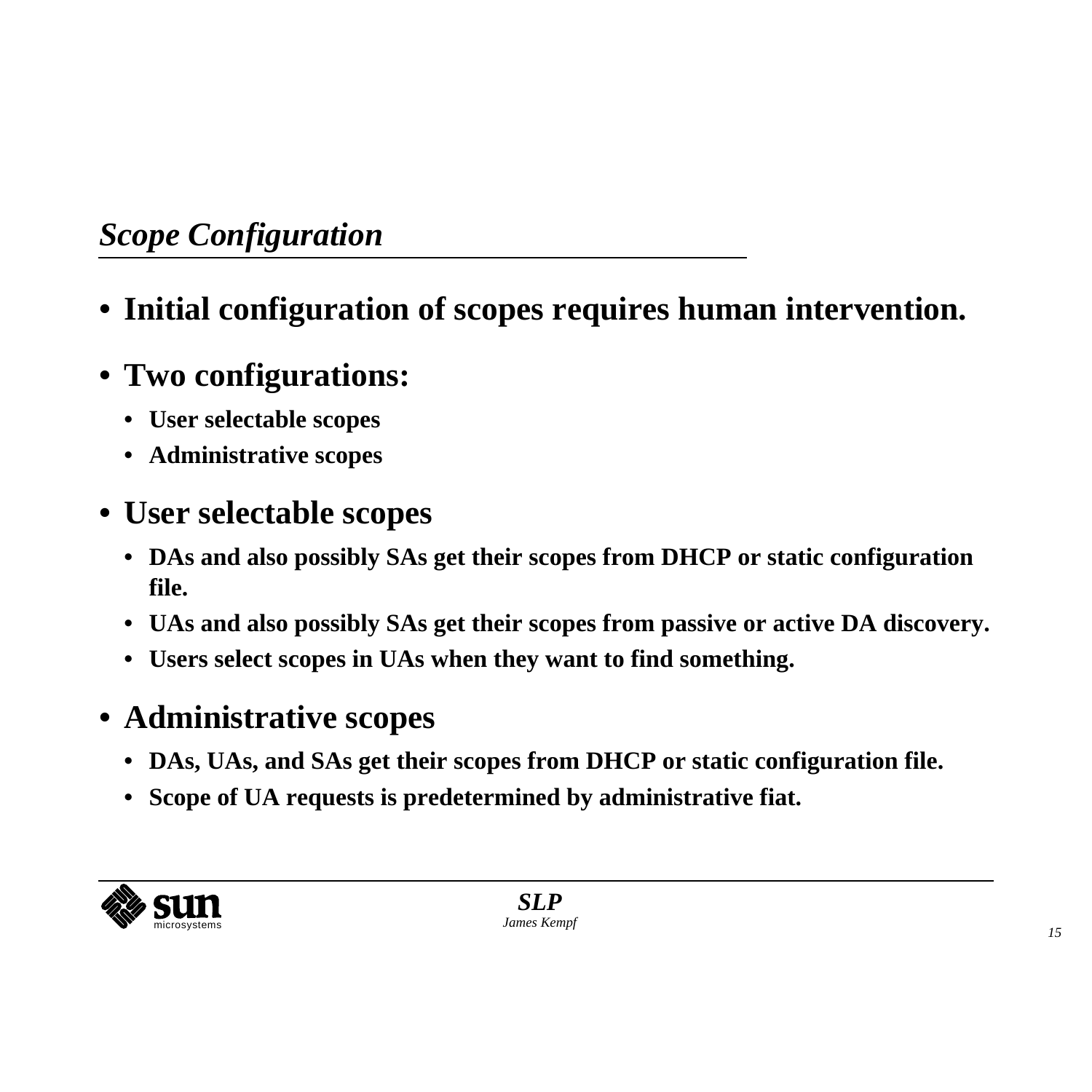- **• SLP** *Security Parameters Index* **(SPI) is a string transmitted with registrations indicating keying material and cryptoalgorithm parameters.**
- **• SAs sign registrations using private key.**
- **• DAs check signature using public key to ensure authenticity.**
- **• DAs pass signature along to UAs when answering queries, and UAs check signature to be sure DAs haven't tampered with it.**
- **• To sign DAAdverts, DAs manage their own private keys, UAs and SAs have DA public key.**

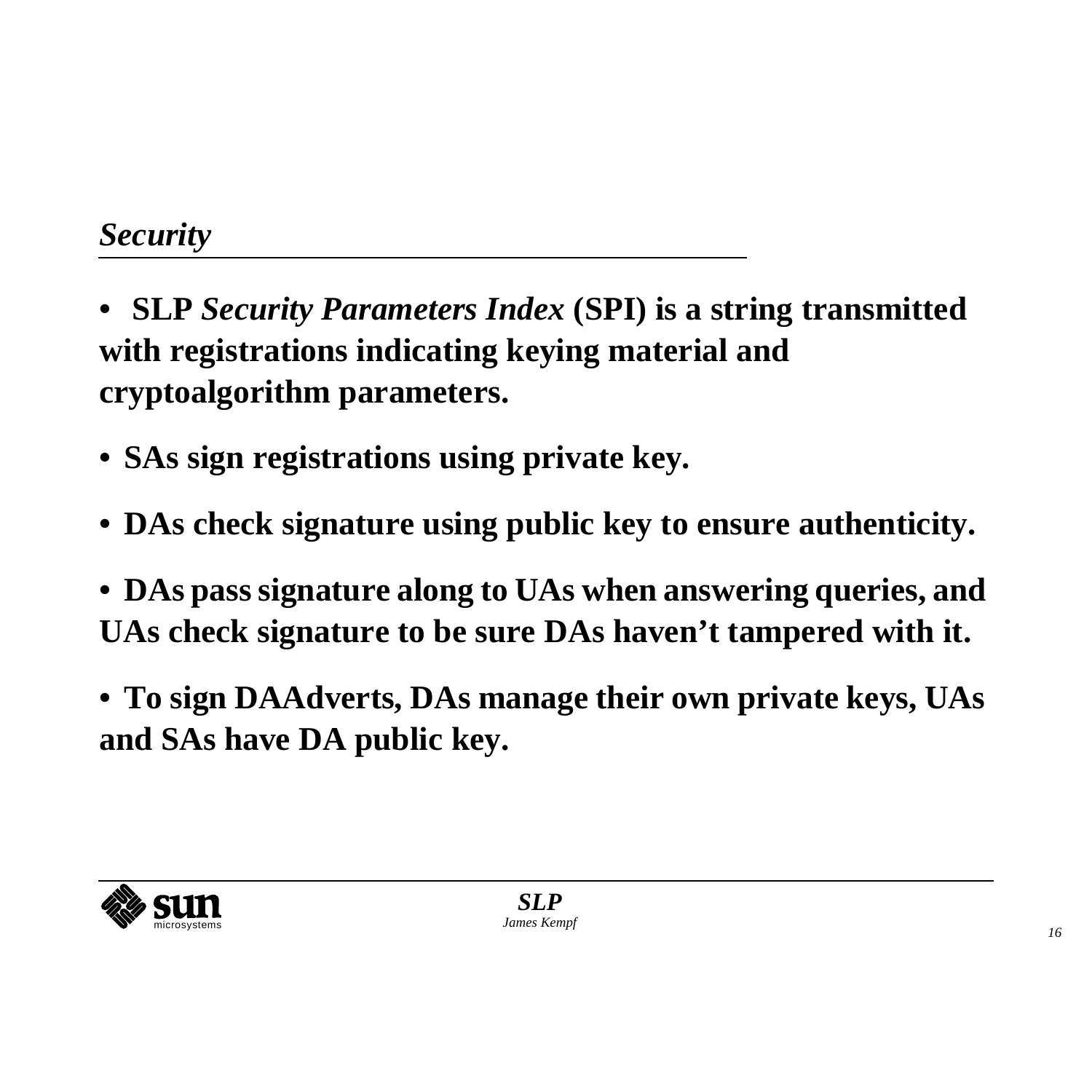- **• Discovery of LDAP server not possible within LDAP protocol.**
	- **• DHCP and DNS naming convention alternatives are not dynamic.**
- **• Every system vendor is implementing a different way for clients to find their LDAP server.**
	- **• Microsoft uses DNS (ldap.microsoft.com) or DHCP, Novell uses SLP or DHCP, Linux is considering using SLP.**
- **• Building LDAP into devices problematic because:**
	- **• Server discovery will require a separate, system dependent protocol (DHCP, naming convention, SLP) hindering autoconfiguration.**
	- $\,$  DHCP and naming convention solutions don't allow autorollover if the primary **server goes down.**
- **• Solution: use SLP for service discovery and insert SLP service advertisements into the LDAP directory server.**

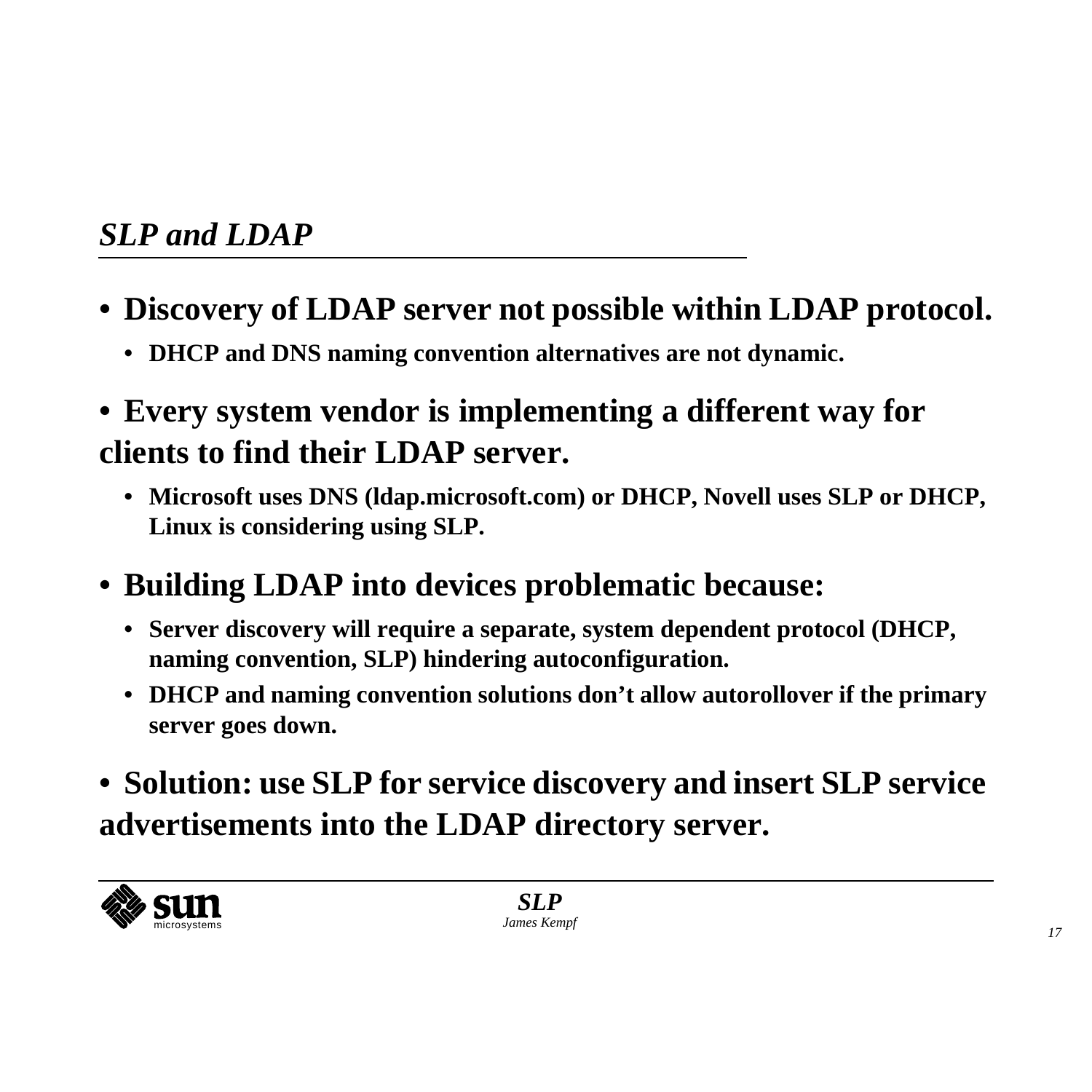## *Integrating SLP and LDAP*



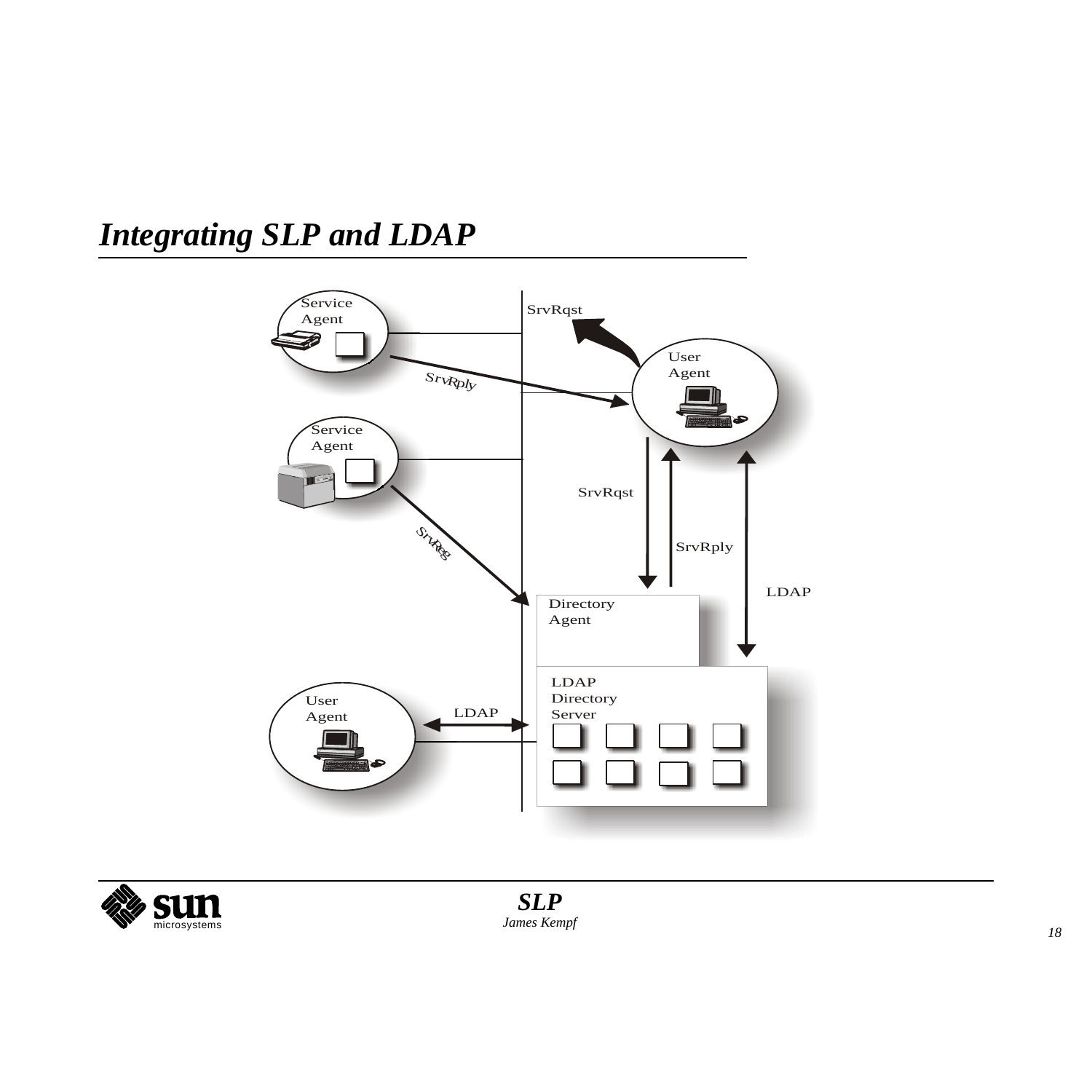- **• Prototype of SLP DA with LDAP backend developed as proof of concept.**
- **• SrvLoc Working Group draft on translating SLP service templates into LDAP schema.**
	- **• http://www.ietf.org/internet-drafts/draft-ietf-svrloc-template-conversion-03.txt**
- **• Contact with Common Information Model (CIM) about integrating SLP template definitions into LDAP schema via CIM.**
- **• Translation draft needs work and involvement of LDAPschema standardization groups.**

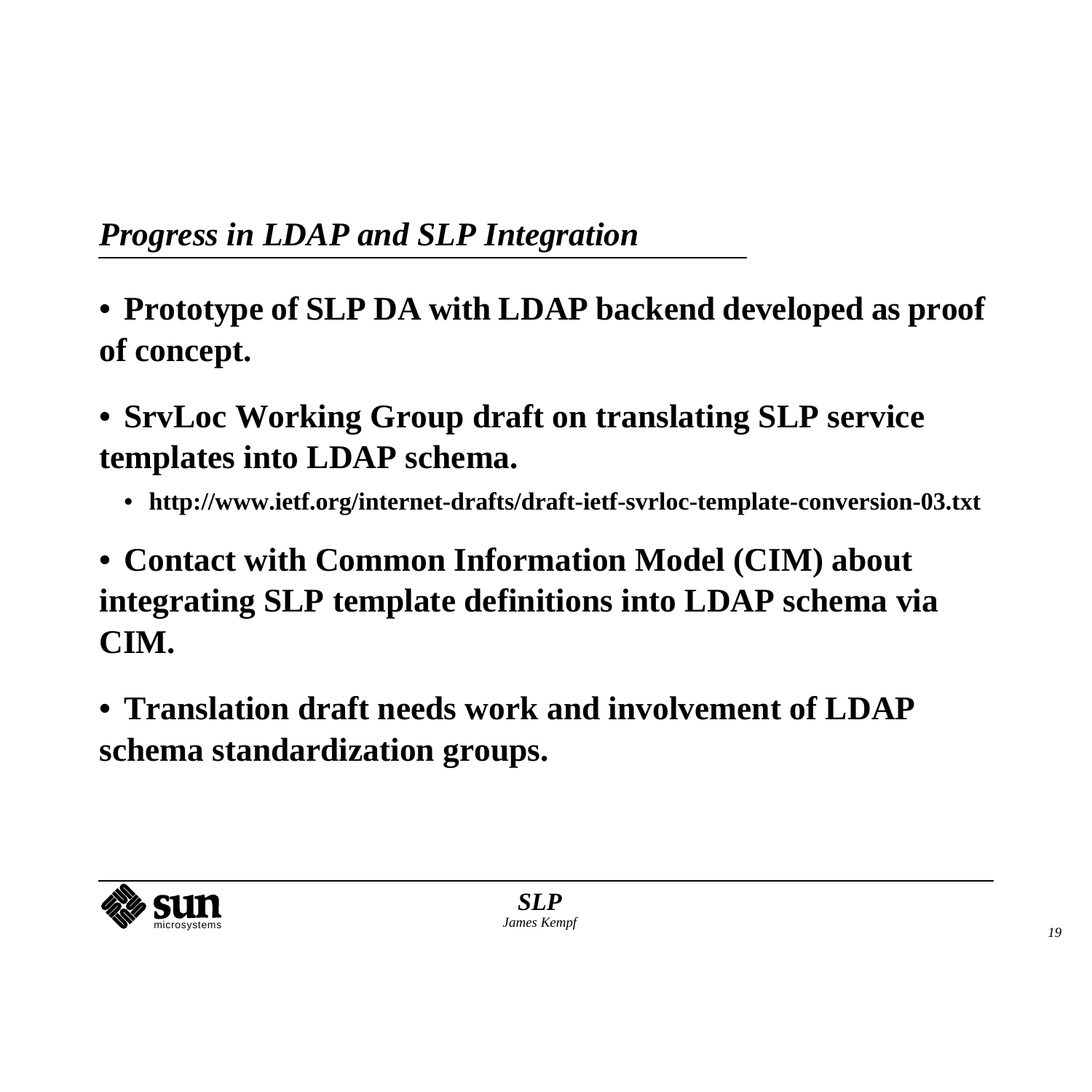- **• Service discovery is a small part of what JINI provides.**
- **• Service discovery in JINI returns a** *service object***.**
	- **• Service object interface available for object-oriented client access.**
- **• JINI's object query semantics, transactions, and event notification are superior to LDAP or SLP for describing complex distributed object operations.**
- **• JINI uses RMI, restricting it to JVM-based clients only.**
- **• For small embedded systems and enterprise C clients, <sup>a</sup> JVM may be unavailable.**
- **• An SLP/JINI bridge allows JINI networks to access industry standard SLP-enabled devices.**

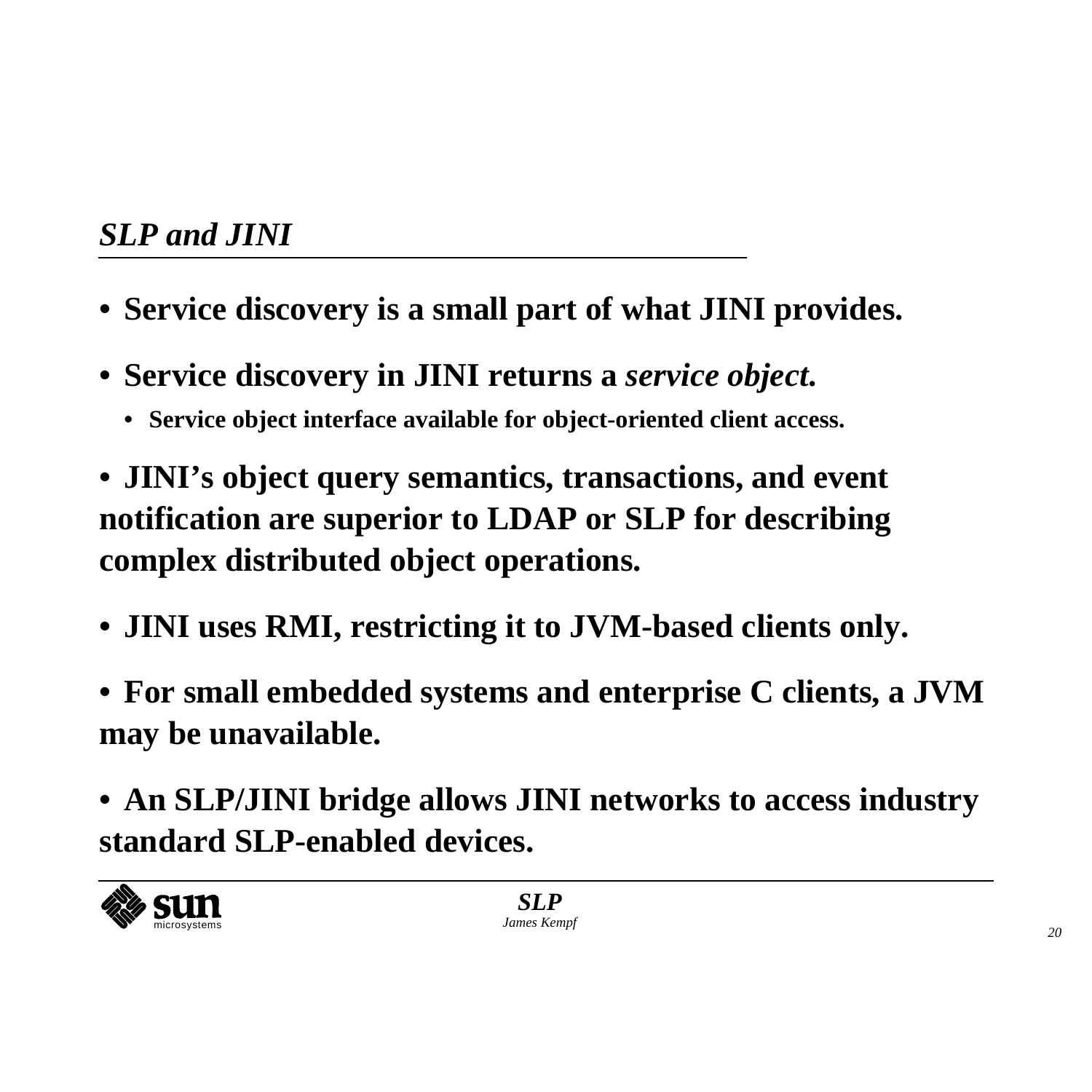## *Integrating SLP and JINI*



Note: Unicast UA/SA contact also possible

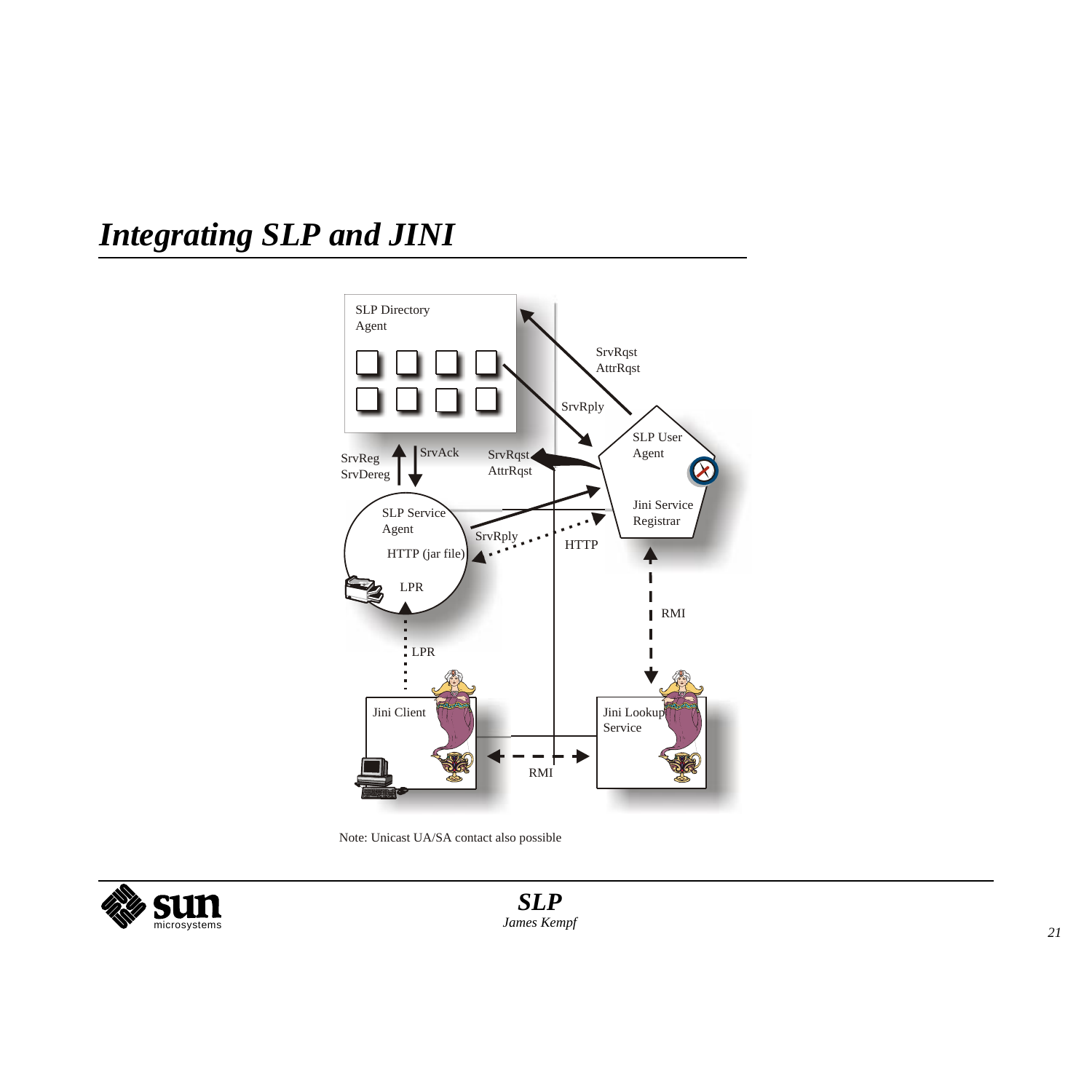- **• Java Naming and Directory Interface (JNDI) is a standard Java extension (javax package):**
	- **• For obtaining objects from directory services.**
	- **• JNDI API is independent of directory service provider.**
	- **• Naming is dependent on the directory service provider.**
- $\bullet\,$  An SLP service provider for JNDI uses SLP to deliver service **objects for network services to clients:**
	- **• SLPv1 service provider is available at: http://www.javasoft.com/products/jndi/serviceproviders.html**
	- **• Service object delivered by JNDI can be the same as for JINI.**
- **• Widespread deployment of JNDI:**
	- **• Seven service providers available from website, others as commercial products.**
	- **• Many enterprise client products under development use JNDI, several already delivered.**

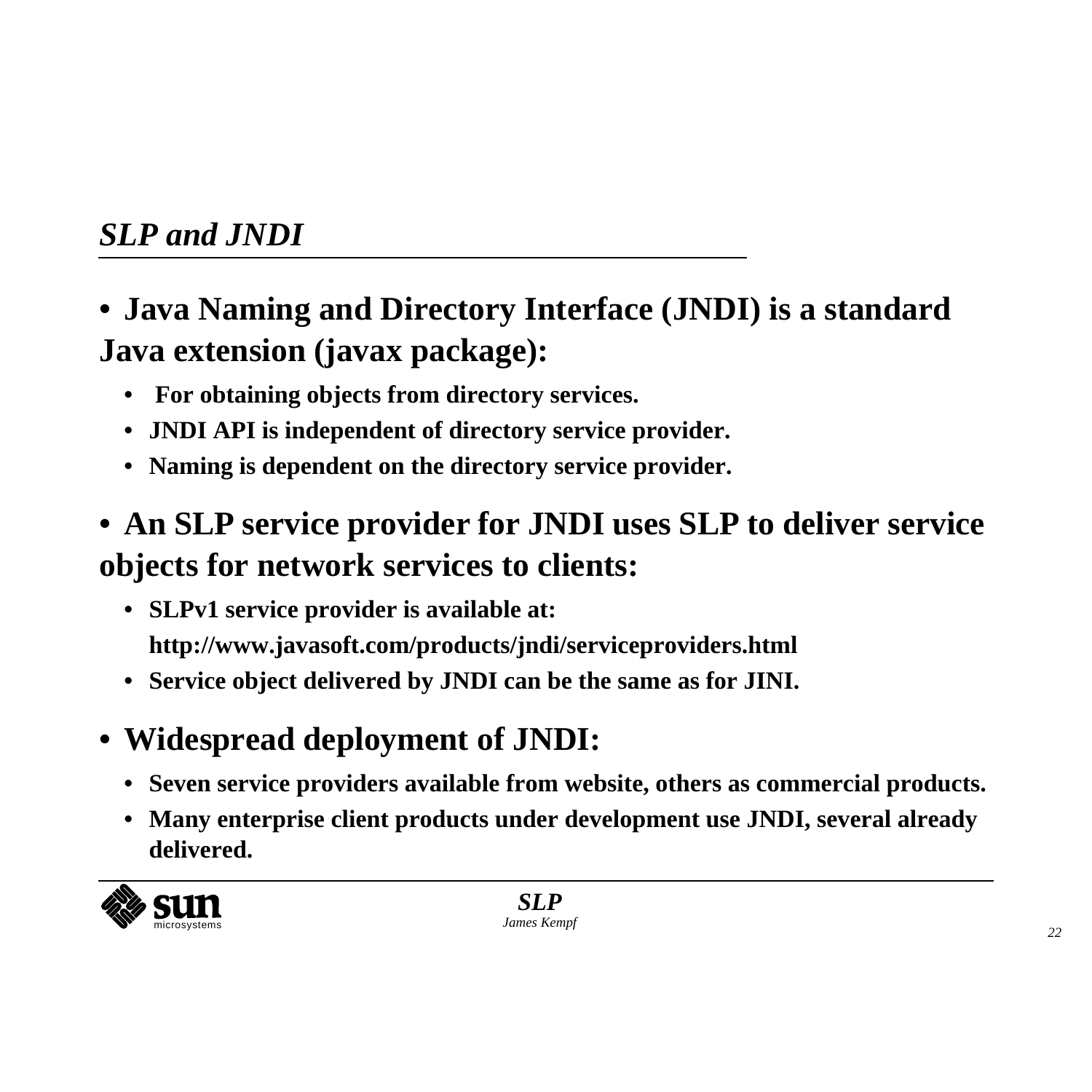#### *SLP/JNDI Architecture*



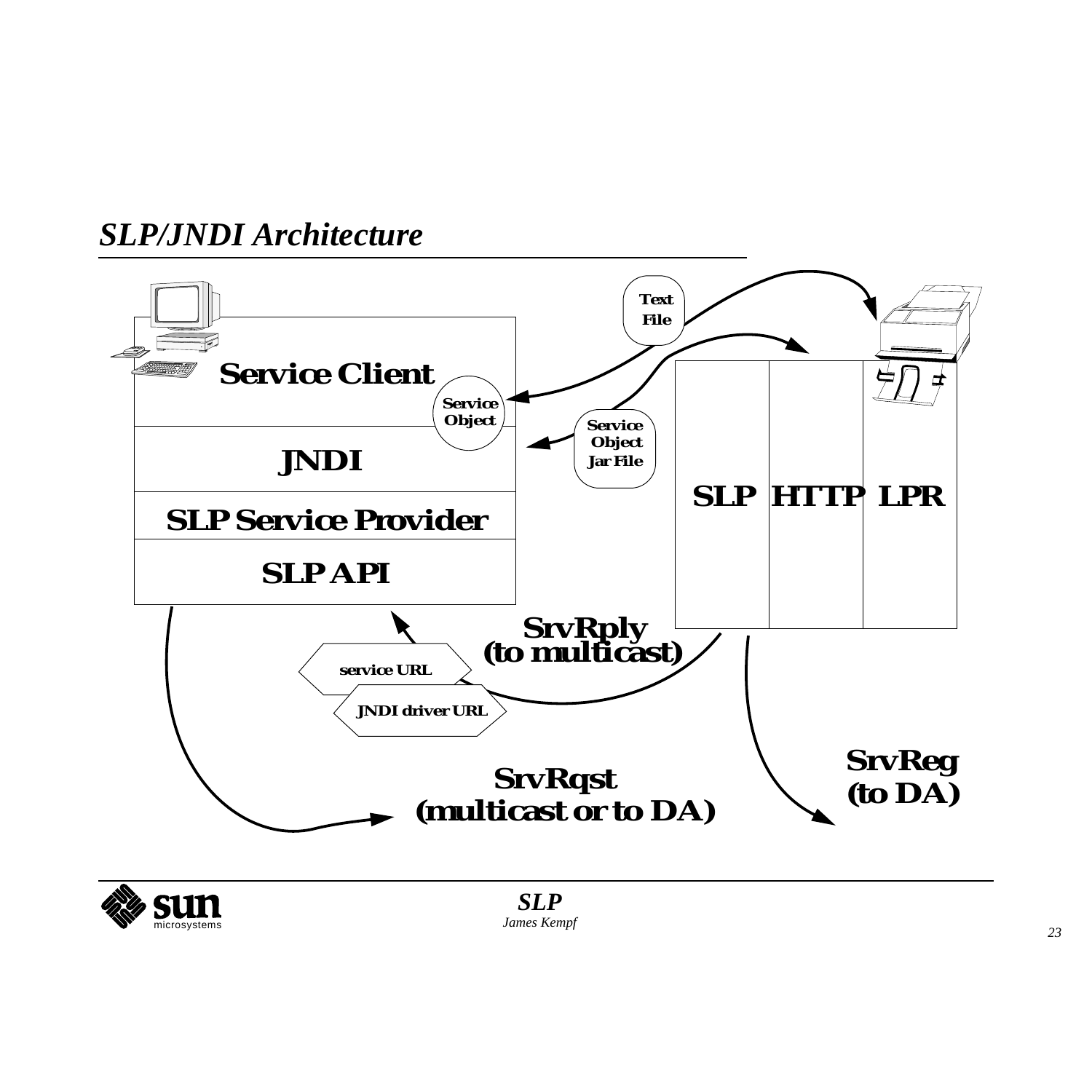- **• Axis has a network printing product with SLP built in.**
- **• HP's latest network enabled printer line and WebJet administration product have SLP built in.**
- **• Novell Netware 5.0 has integrated LDAP directory services with SLP as a replacement for their proprietary SAP protocol.**
- **• Salutation Consortium, MNCRS, and the Intel Wired for Management initiative have adopted SLP.**
- **• Apple is implementing SLP as a replacement for Appletalk NBP.**
- **• IBM has a load sharing terminal client and server using SLP.**